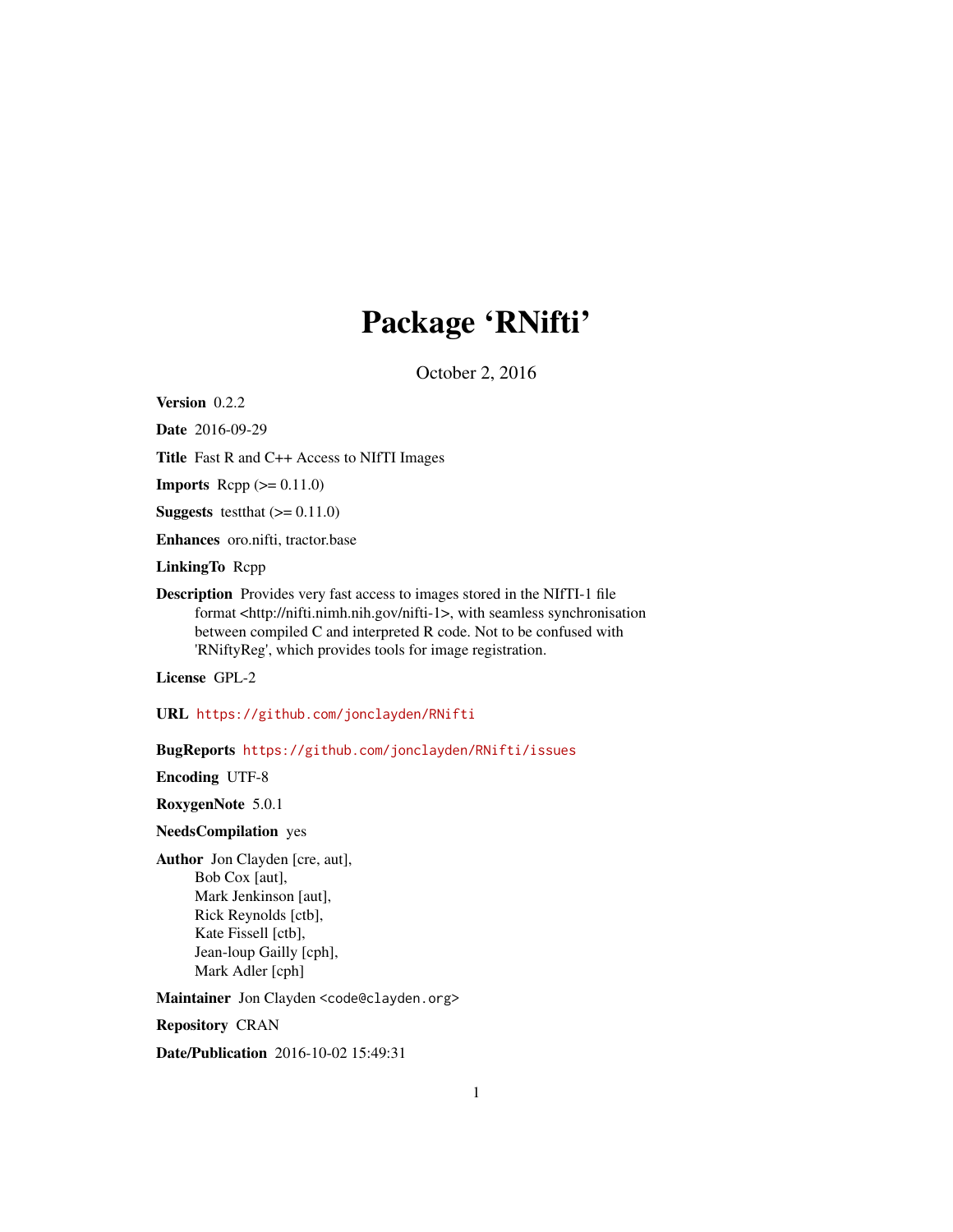### <span id="page-1-0"></span>R topics documented:

dim.internalImage *Internal images*

#### Description

An internal image is a simple R object with a few attributes including a pointer to an internal C structure, which contains the full image data. They are used in the package for efficiency, but can be converted to a normal R array using the as.array method. Attributes of these objects should not be changed.

#### Usage

## S3 method for class 'internalImage' dim(x)

## S3 replacement method for class 'internalImage'  $dim(x)$  <- value

## S3 method for class 'internalImage'  $as.array(x, \ldots)$ 

#### Arguments

| x.                      | An "internalImage" object.                                                                       |
|-------------------------|--------------------------------------------------------------------------------------------------|
| value                   | Not used. Changing the dimensions of an internal image is invalid, and will<br>produce an error. |
| $\cdot$ $\cdot$ $\cdot$ | Additional parameters to methods. Currently unused.                                              |

#### Author(s)

Jon Clayden <code@clayden.org>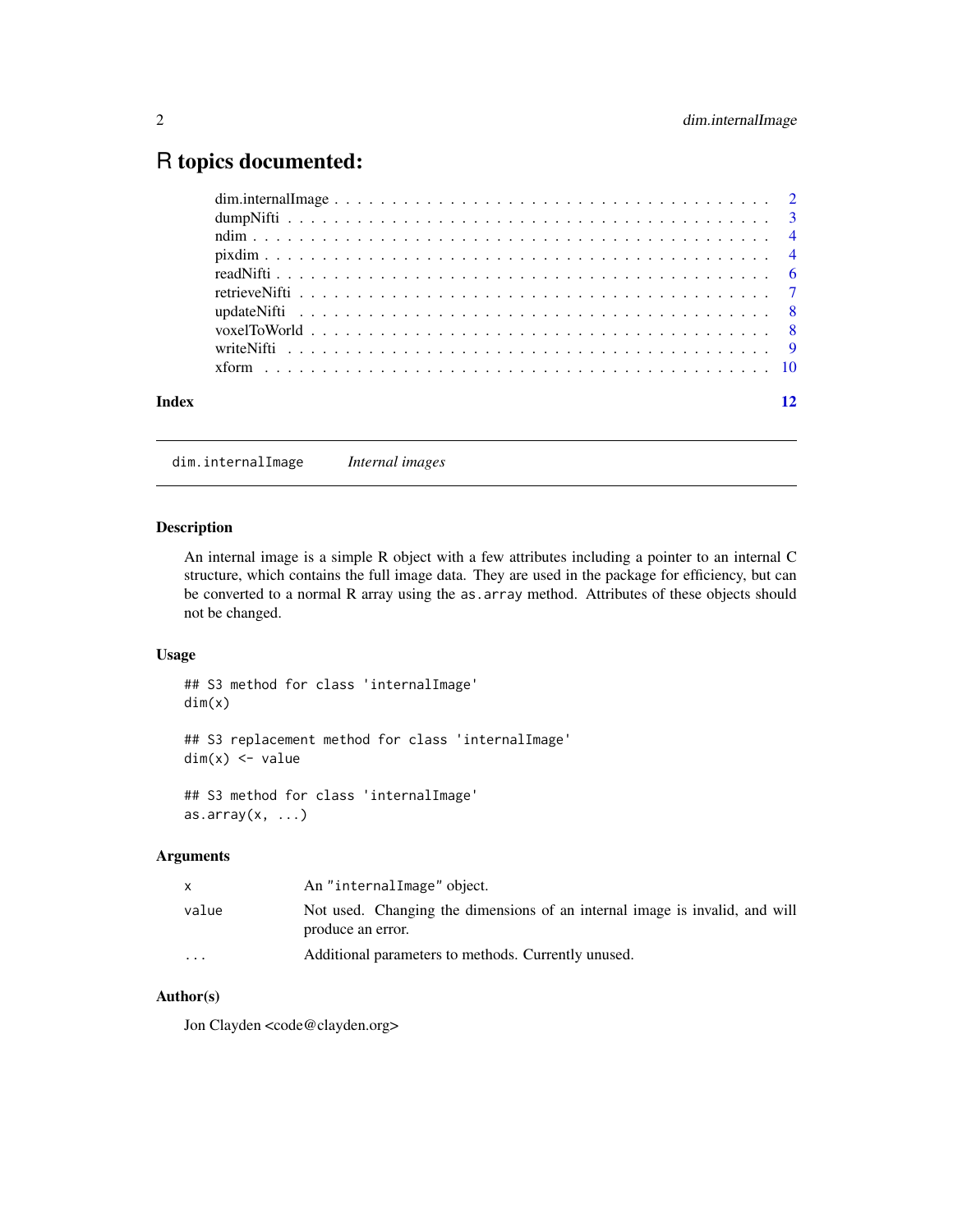<span id="page-2-1"></span><span id="page-2-0"></span>

This function extracts the contents of an internal NIfTI-1 object into an R list. No processing is done to the elements.

#### Usage

dumpNifti(image)

## S3 method for class 'niftiHeader'  $print(x, \ldots)$ 

#### Arguments

| image                   | An image, in any acceptable form (see retrieve Nifti). |
|-------------------------|--------------------------------------------------------|
| X                       | A "niftiHeader" object.                                |
| $\cdot$ $\cdot$ $\cdot$ | Ignored.                                               |

#### Value

For dumpNifti, a list of class "niftiHeader", with named components corresponding to the elements in a raw NIfTI-1 file.

#### Author(s)

Jon Clayden <code@clayden.org>

#### References

The NIfTI-1 standard (<http://nifti.nimh.nih.gov/nifti-1>).

#### Examples

```
dumpNifti(system.file("extdata", "example.nii.gz", package="RNifti"))
```
# Default header for a standard R array dumpNifti(array(0L, dim=c(10,10)))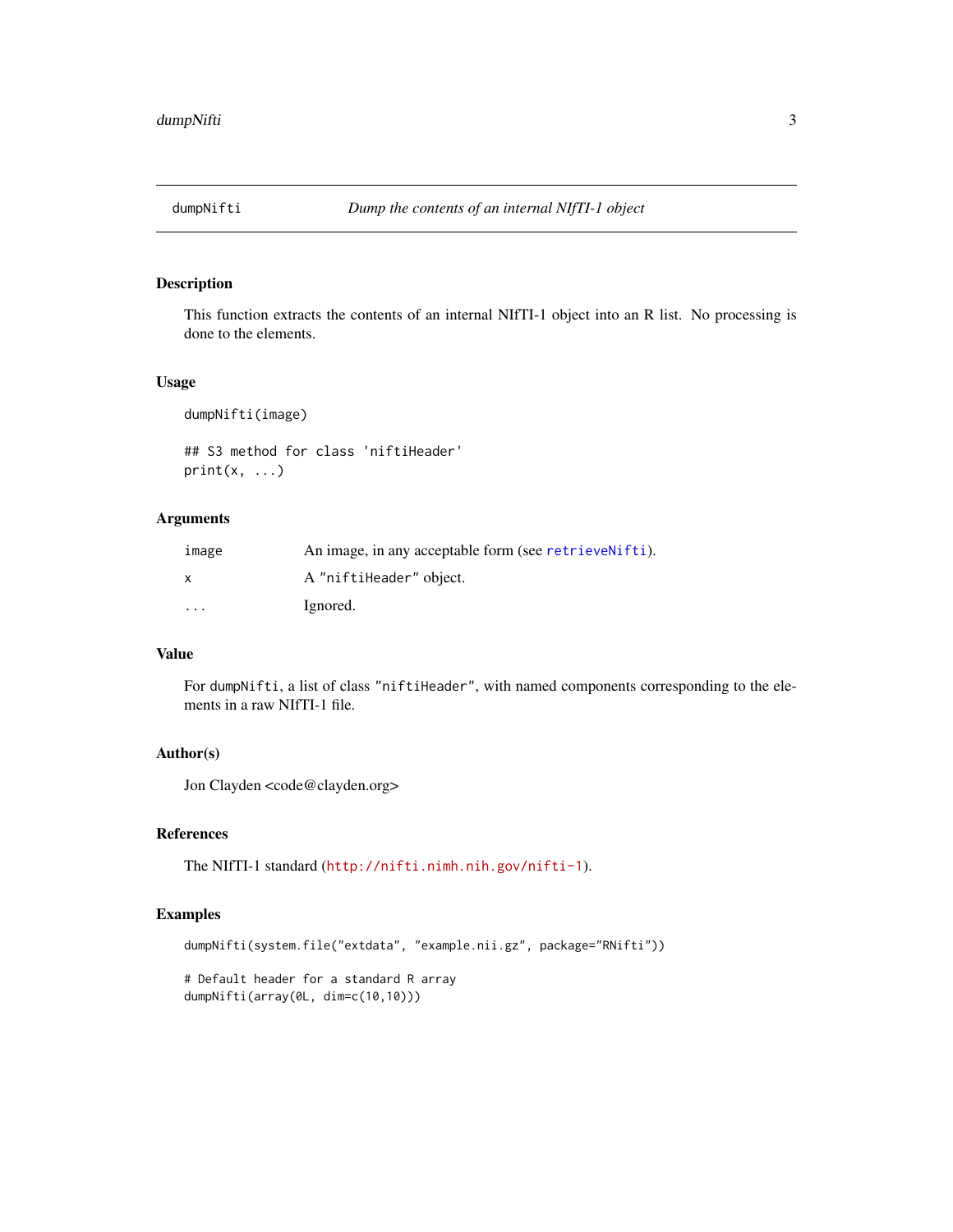<span id="page-3-0"></span>

This function is shorthand for length(dim(object)).

#### Usage

ndim(object)

#### Arguments

object An R object.

#### Value

The dimensionality of the object. Objects without a dim attribute will produce zero.

#### Author(s)

Jon Clayden <code@clayden.org>

#### Examples

ndim(array(0L, dim=c(10,10)))

<span id="page-3-2"></span>pixdim *Pixel dimensions and units*

#### <span id="page-3-1"></span>Description

By default, these generic functions return or replace the "pixdim" and "pixunits" attributes of their arguments. These represent the physical step size between pixel or voxel centre points, and the spatial and temporal units that they are given in. The former defaults to 1 in each dimension, if there is no attribute.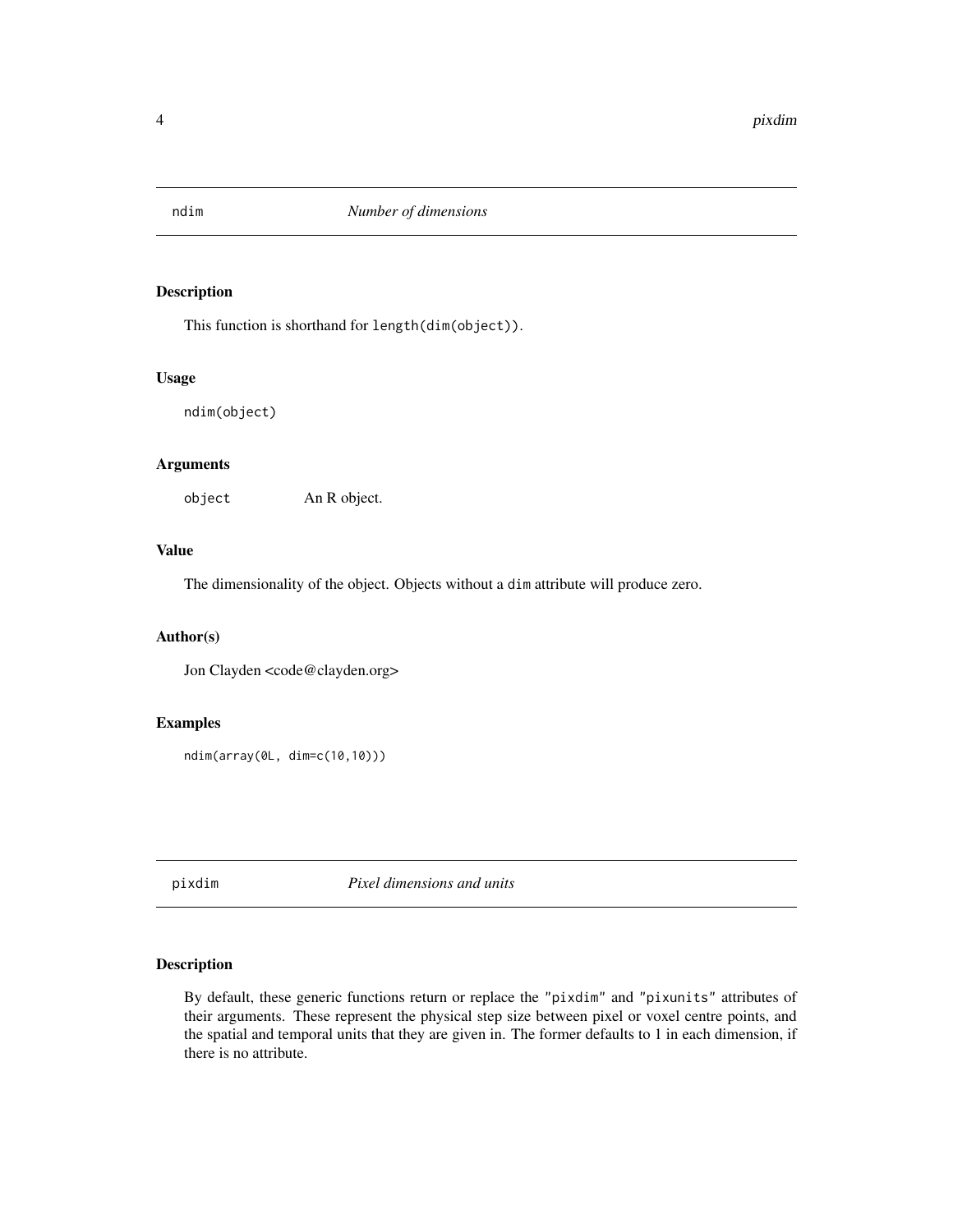#### pixdim 5

#### Usage

```
pixdim(object)
## Default S3 method:
pixdim(object)
pixdim(object) <- value
## Default S3 replacement method:
pixdim(object) <- value
pixunits(object)
## Default S3 method:
pixunits(object)
pixunits(object) <- value
## Default S3 replacement method:
pixunits(object) <- value
```
#### Arguments

| obiect | An R object, generally an image.                                               |
|--------|--------------------------------------------------------------------------------|
| value  | Numeric vector of pixel dimensions along each axis, or character vector of ab- |
|        | breviated units. For dimensions, a scalar value will be recycled if necessary. |

#### Value

pixdim returns a numeric vector of pixel dimensions. pixunits returns a character vector of length up to two, giving the spatial and temporal unit names.

#### Author(s)

Jon Clayden <code@clayden.org>

#### Examples

```
im <- readNifti(system.file("extdata", "example.nii.gz", package="RNifti"))
pixdim(im)
pixunits(im)
```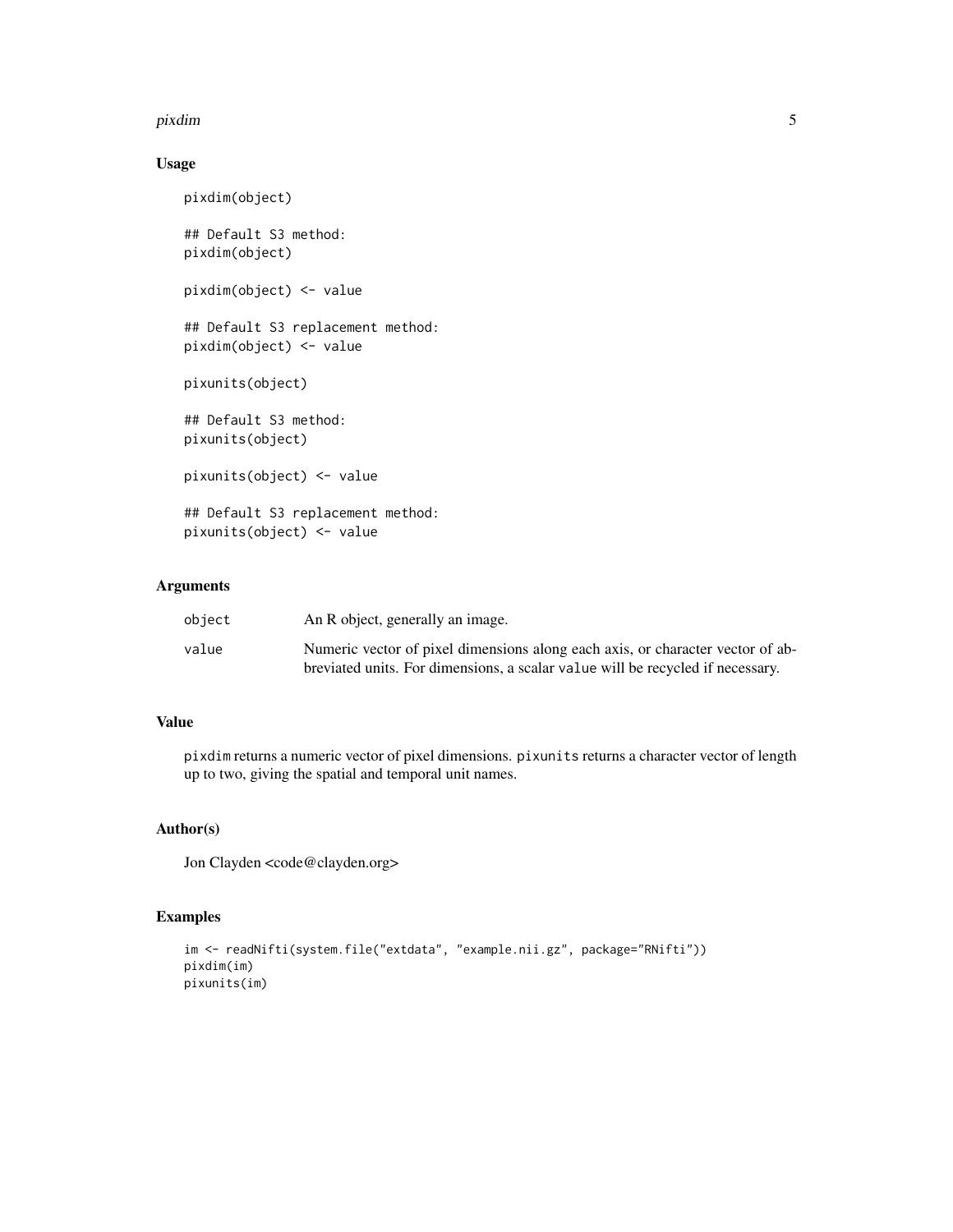<span id="page-5-1"></span><span id="page-5-0"></span>

This function reads one or more NIfTI-1 files into R, using the standard NIfTI-1 C library.

#### Usage

readNifti(file, internal = FALSE)

#### Arguments

| file     | A character vector of file names.                                                                                                                                                                                                                                                                                                                                                             |
|----------|-----------------------------------------------------------------------------------------------------------------------------------------------------------------------------------------------------------------------------------------------------------------------------------------------------------------------------------------------------------------------------------------------|
| internal | Logical value. If FALSE (the default), an array of class "niftilmage", contain-<br>ing the image pixel or voxel values, will be returned. If TRUE, the return value<br>will be an object of class "internal Image", which contains only minimal meta-<br>data about the image. Either way, the return value has an attribute which points<br>to a C data structure containing the full image. |

#### Value

An array or internal image, with class "niftiImage", and possibly also "internalImage".

#### Note

If the internal argument is FALSE (the default), the data type of the image pointer will be set to match one of R's native numeric data types, i.e., 32-bit signed integer or 64-bit double-precision floating-point. In these circumstances the data type reported by the [dumpNifti](#page-2-1) function will therefore not, in general, match the storage type used in the file. See also the datatype argument to [writeNifti](#page-8-1).

#### Author(s)

Jon Clayden <code@clayden.org>

#### References

The NIfTI-1 standard (<http://nifti.nimh.nih.gov/nifti-1>).

#### See Also

[writeNifti](#page-8-1)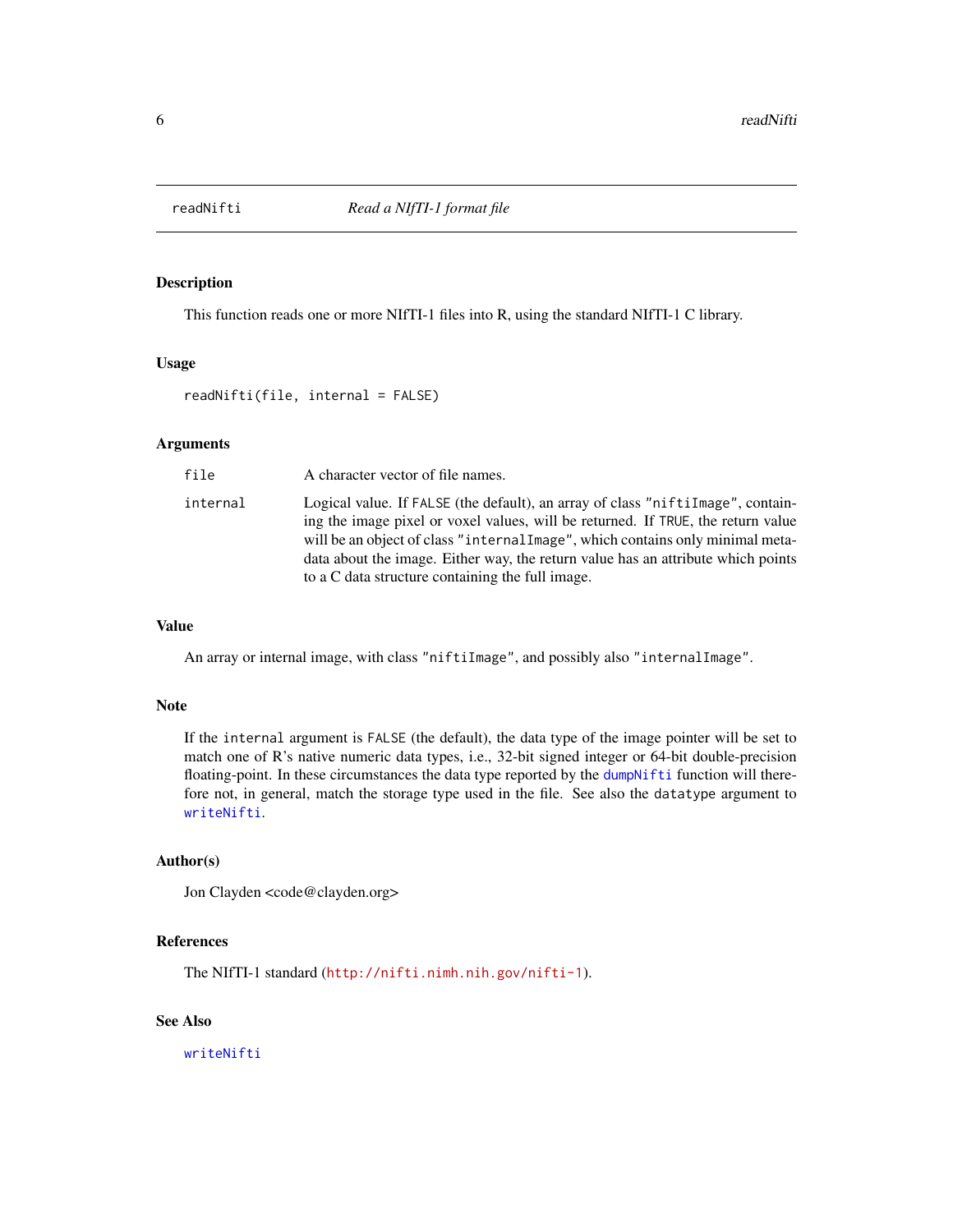#### <span id="page-6-0"></span>retrieveNifti 7

#### Examples

```
path <- system.file("extdata", "example.nii.gz", package="RNifti")
readNifti(path)
readNifti(path, internal=TRUE)
```
<span id="page-6-1"></span>retrieveNifti *Obtain an internal NIfTI representation of an object*

#### Description

This function converts filenames, arrays and other image classes into an object of class "internalImage".

#### Usage

```
retrieveNifti(object)
```
#### Arguments

object Any suitable object (see Details).

#### Details

If the object has an internal NIfTI pointer, that will be retrieved directly. Otherwise, if it is a string, it will be taken to be a filename. If it looks like a "nifti" object (from package oro.nifti), or an "MriImage" object (from package tractor.base), a conversion will be attempted. A list will be assumed to be of the form produced by [dumpNifti](#page-2-1). Finally, a numeric array or matrix will be converted using default image parameters.

#### Value

An internal image.

#### Author(s)

Jon Clayden <code@clayden.org>

#### See Also

[readNifti](#page-5-1), [updateNifti](#page-7-1)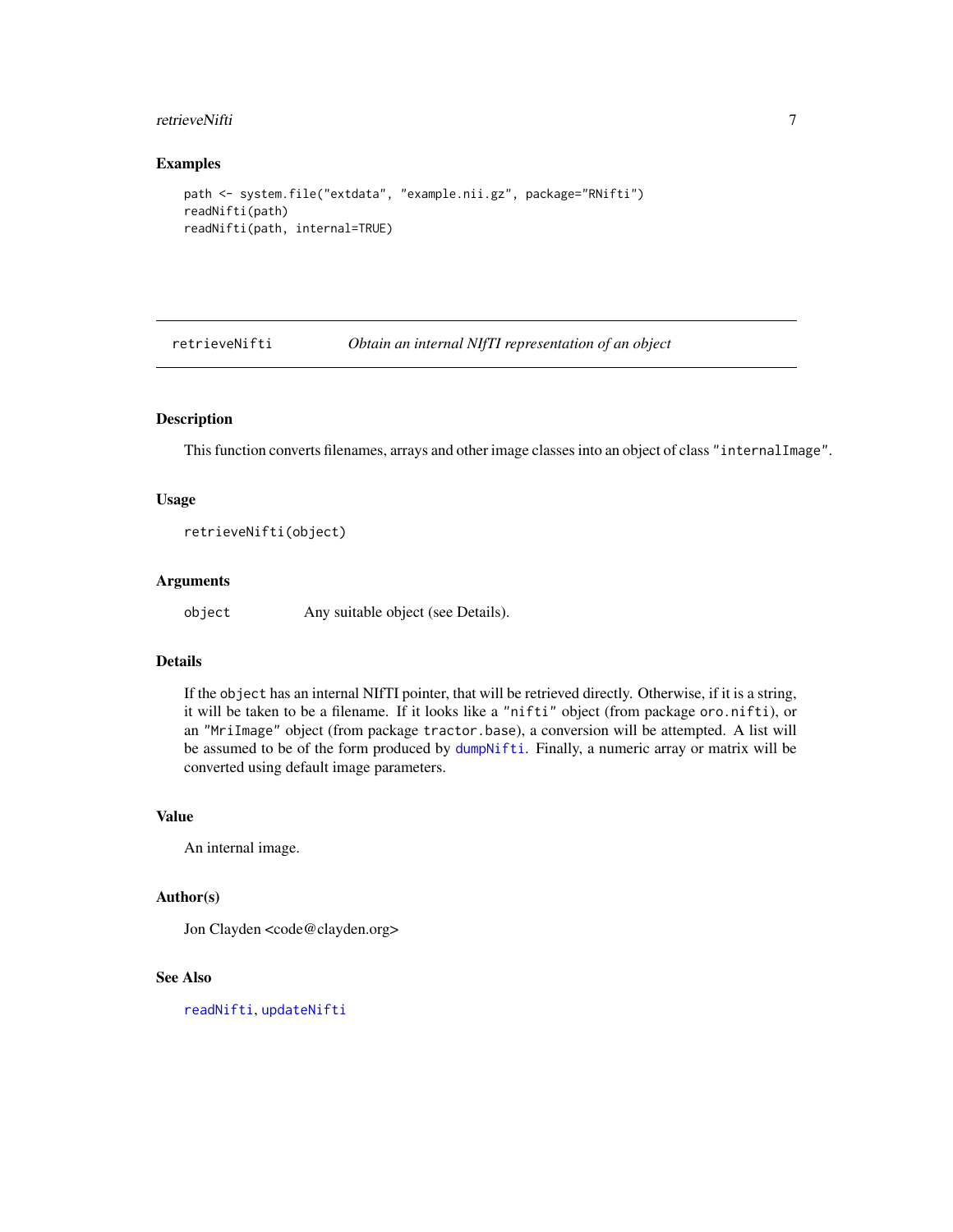<span id="page-7-1"></span><span id="page-7-0"></span>

This function adds or updates the internal NIfTI-1 object for an array, using metadata from the template. The dimensions and, if available, pixel dimensions, from the image will replace those from the template.

#### Usage

updateNifti(image, template = NULL)

#### Arguments

| image    | A numeric array.                                                                                                                                                            |
|----------|-----------------------------------------------------------------------------------------------------------------------------------------------------------------------------|
| template | An image, in any acceptable form (see retrievengthere in a named list of<br>NIfTI-1 properties like that produced by dumpNifti. The default of NULL will<br>have no effect. |

#### Value

A copy of the original image, with its internal image attribute set or updated appropriately.

#### Author(s)

Jon Clayden <code@clayden.org>

voxelToWorld *Transform points between voxel and "world" coordinates*

#### Description

These functions are used to transform points from dimensionless pixel or voxel coordinates to "realworld" coordinates, typically in millimetres, and back. Actual pixel units can be obtained using the [pixunits](#page-3-1) function.

#### Usage

```
voxelToWorld(points, image, simple = FALSE, ...)
worldToVoxel(points, image, simple = FALSE, ...)
```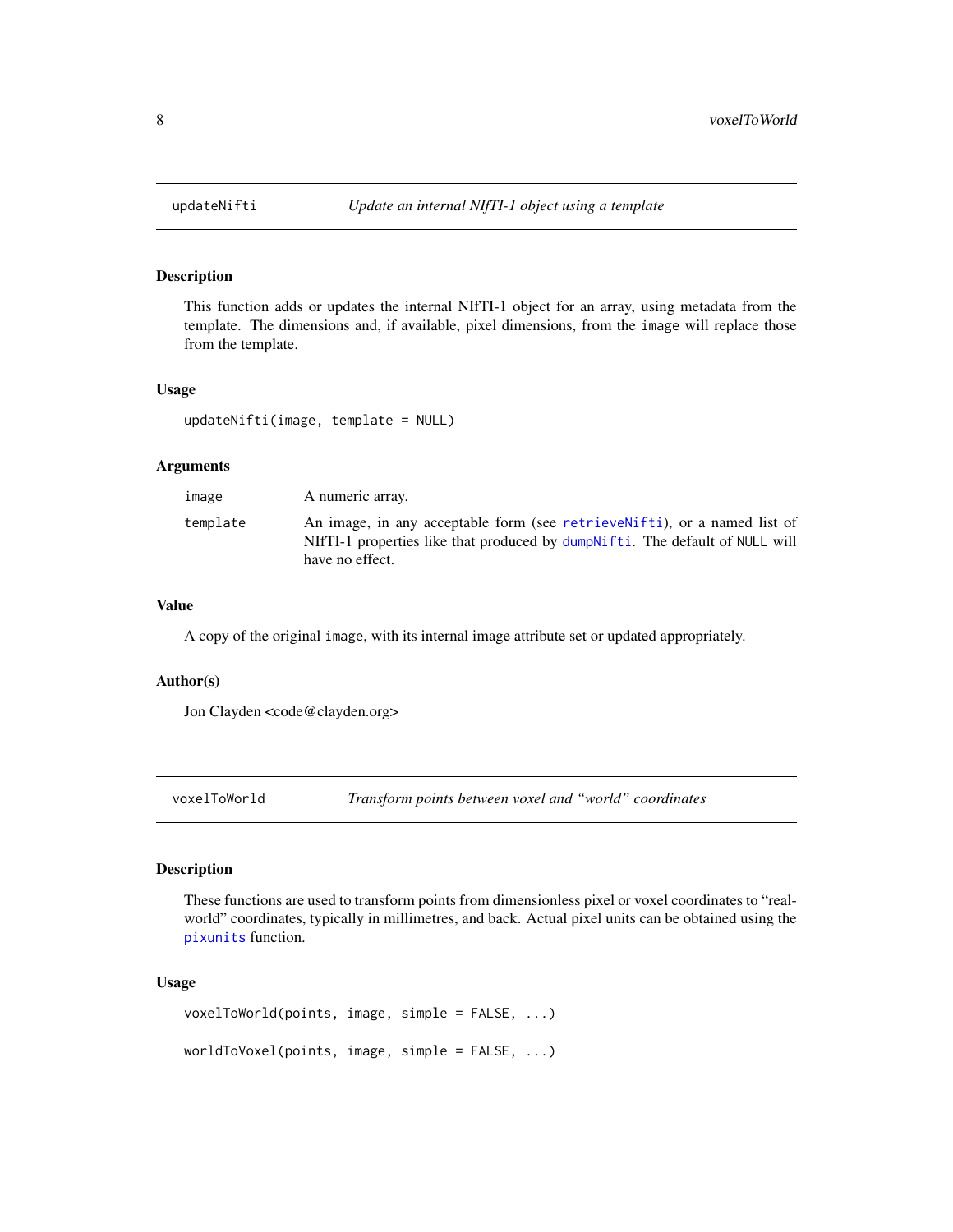#### <span id="page-8-0"></span>writeNifti 99 april 1999 - 1999 - 1999 - 1999 - 1999 - 1999 - 1999 - 1999 - 1999 - 1999 - 1999 - 1999 - 1999 -

#### Arguments

| points   | A vector giving the coordinates of a point, or a matrix with one point per row.                                                                                                                          |
|----------|----------------------------------------------------------------------------------------------------------------------------------------------------------------------------------------------------------|
| image    | The image in whose space the points are given.                                                                                                                                                           |
| simple   | A logical value: if TRUE then the transformation is performed simply by rescal-<br>ing the points according to the voxel dimensions recorded in the image. Other-<br>wise the full xform matrix is used. |
| $\cdots$ | Additional arguments to xform.                                                                                                                                                                           |

#### Value

A vector or matrix of transformed points.

#### Note

Voxel coordinates are assumed by these functions to use R's indexing convention, beginning from 1.

#### Author(s)

Jon Clayden <code@clayden.org>

#### See Also

[xform](#page-9-1), [pixdim](#page-3-2), [pixunits](#page-3-1)

#### Examples

```
im <- readNifti(system.file("extdata", "example.nii.gz", package="RNifti"))
# Find the origin
worldToVoxel(c(0,0,0), im)
```
<span id="page-8-1"></span>writeNifti *Write a NIfTI-1 format file*

#### Description

This function writes an image to NIfTI-1 format, using the standard NIfTI-1 C library.

#### Usage

```
writeNifti(image, file, template = NULL, datatype = "auto")
```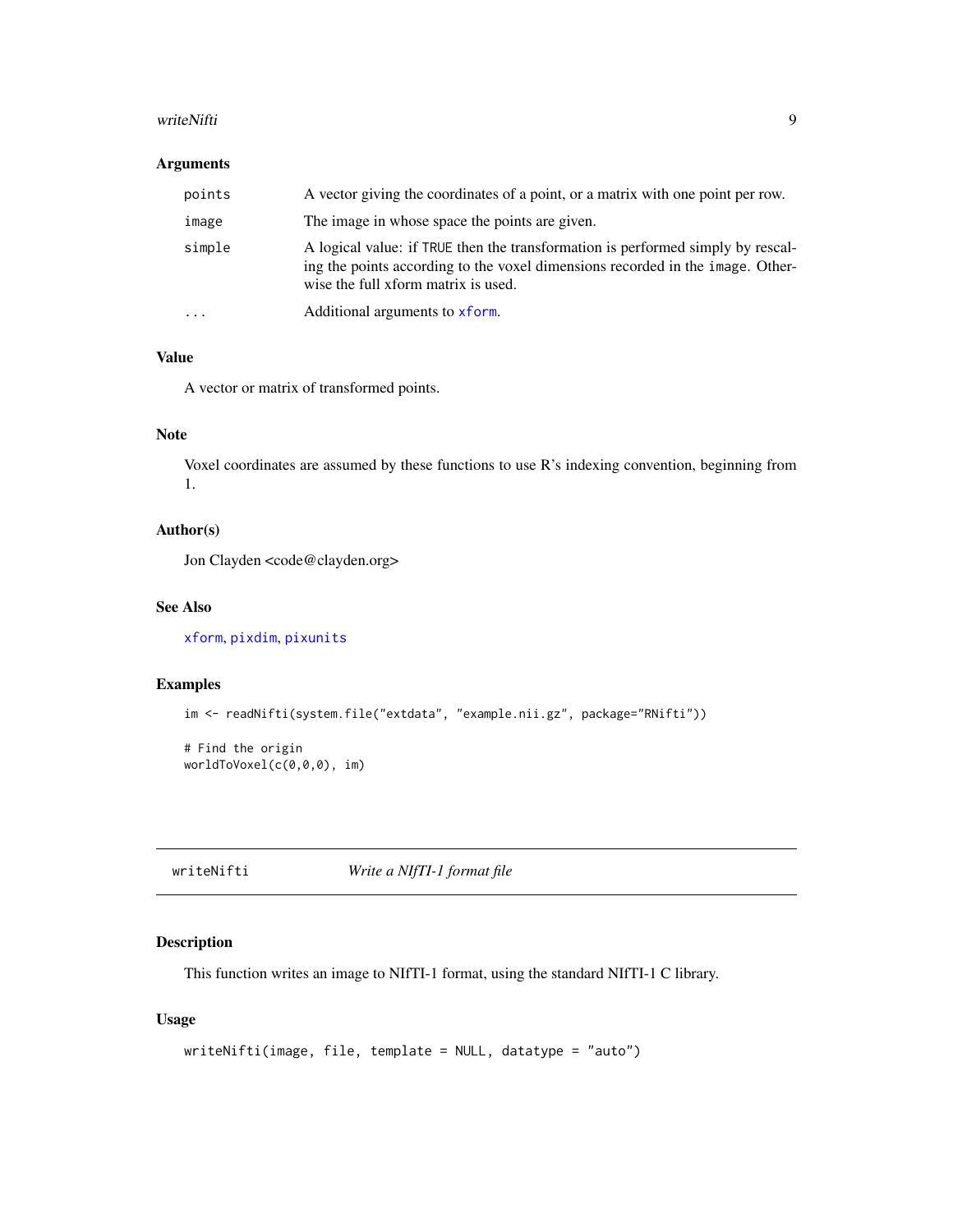#### <span id="page-9-0"></span>Arguments

| image    | An image, in any acceptable form (see retrievenifti).                                                                                                                                                                                                                                                                      |
|----------|----------------------------------------------------------------------------------------------------------------------------------------------------------------------------------------------------------------------------------------------------------------------------------------------------------------------------|
| file     | A character string containing a file name.                                                                                                                                                                                                                                                                                 |
| template | An optional template object to derive NIfTI-1 properties from. Passed to update Nifti<br>if image is an array.                                                                                                                                                                                                             |
| datatype | The NIfTI datatype to use when writing the data out. The default, "auto" uses<br>the R type or, for internal images, the original datatype. Other possibilities are<br>"float", "int16", etc., which may be preferred to reduce file size. However,<br>no checks are done to ensure that the coercion maintains precision. |

#### Author(s)

Jon Clayden <code@clayden.org>

#### References

The NIfTI-1 standard (<http://nifti.nimh.nih.gov/nifti-1>).

#### See Also

[readNifti](#page-5-1), [updateNifti](#page-7-1)

#### Examples

## Not run: writeNifti(image, "image.nii.gz", datatype="float")

<span id="page-9-1"></span>xform *Obtain or replace the "xform" transforms for an image*

#### Description

These functions convert the "qform" or "sform" information in a NIfTI header to or from a corresponding affine matrix. These two "xform" mechanisms are defined by the NIfTI standard, and may both be in use in a particular image header.

#### Usage

```
xform(image, useQuaternionFirst = TRUE)
```
qform(x) <- value

 $sform(x) < - value$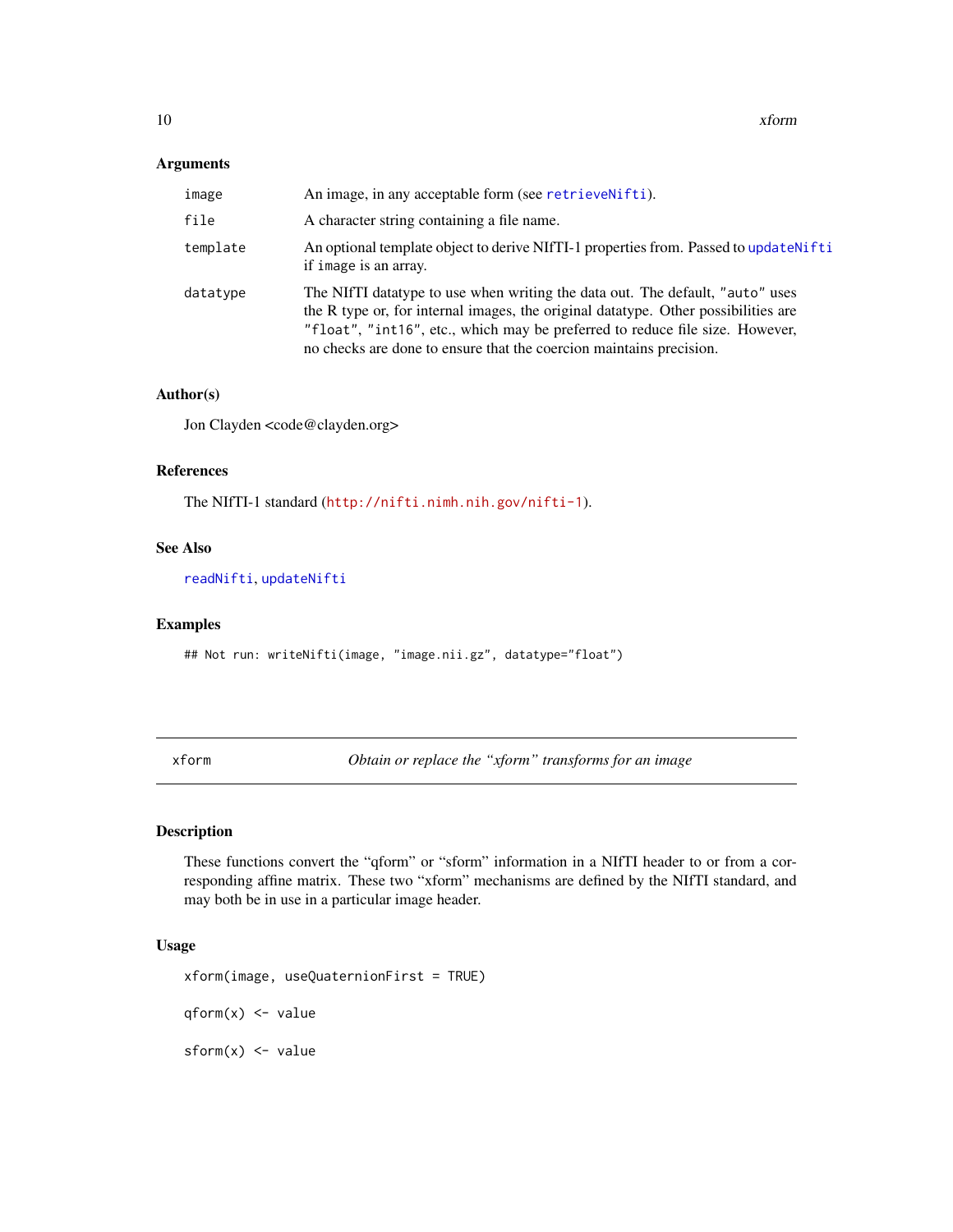#### <span id="page-10-0"></span>xform and the state of the state of the state of the state of the state of the state of the state of the state of the state of the state of the state of the state of the state of the state of the state of the state of the

#### Arguments

| image, x           | An image, in any acceptable form (see retrievengthelight).                                                                                    |
|--------------------|-----------------------------------------------------------------------------------------------------------------------------------------------|
| useQuaternionFirst |                                                                                                                                               |
|                    | A single logical value. If TRUE, the "qform" matrix will be used first, if it is<br>defined; otherwise the "sform" matrix will take priority. |
| value              | A new 4x4 gform or sform matrix. If the matrix has a "code" attribute, the<br>appropriate qform or sform code is also set.                    |

#### Value

A affine matrix corresponding to the "qform" or "sform" information in the image header. This is a plain matrix, which does not have the "affine" class or source and target attributes.

#### Note

The qform and sform replacement functions are for advanced users only. Modifying the transforms without knowing what you're doing is usually unwise, as you can make the image object inconsistent.

#### Author(s)

Jon Clayden <code@clayden.org>

#### References

The NIfTI-1 standard (<http://nifti.nimh.nih.gov/nifti-1>) is the definitive reference on "xform" conventions.

#### Examples

```
im <- readNifti(system.file("extdata", "example.nii.gz", package="RNifti"))
xform(im)
```

```
# Remove the qform information
qform(im) <- structure(diag(4), code=0L)
```
# The same as above, since the sform is unmodified xform(im)